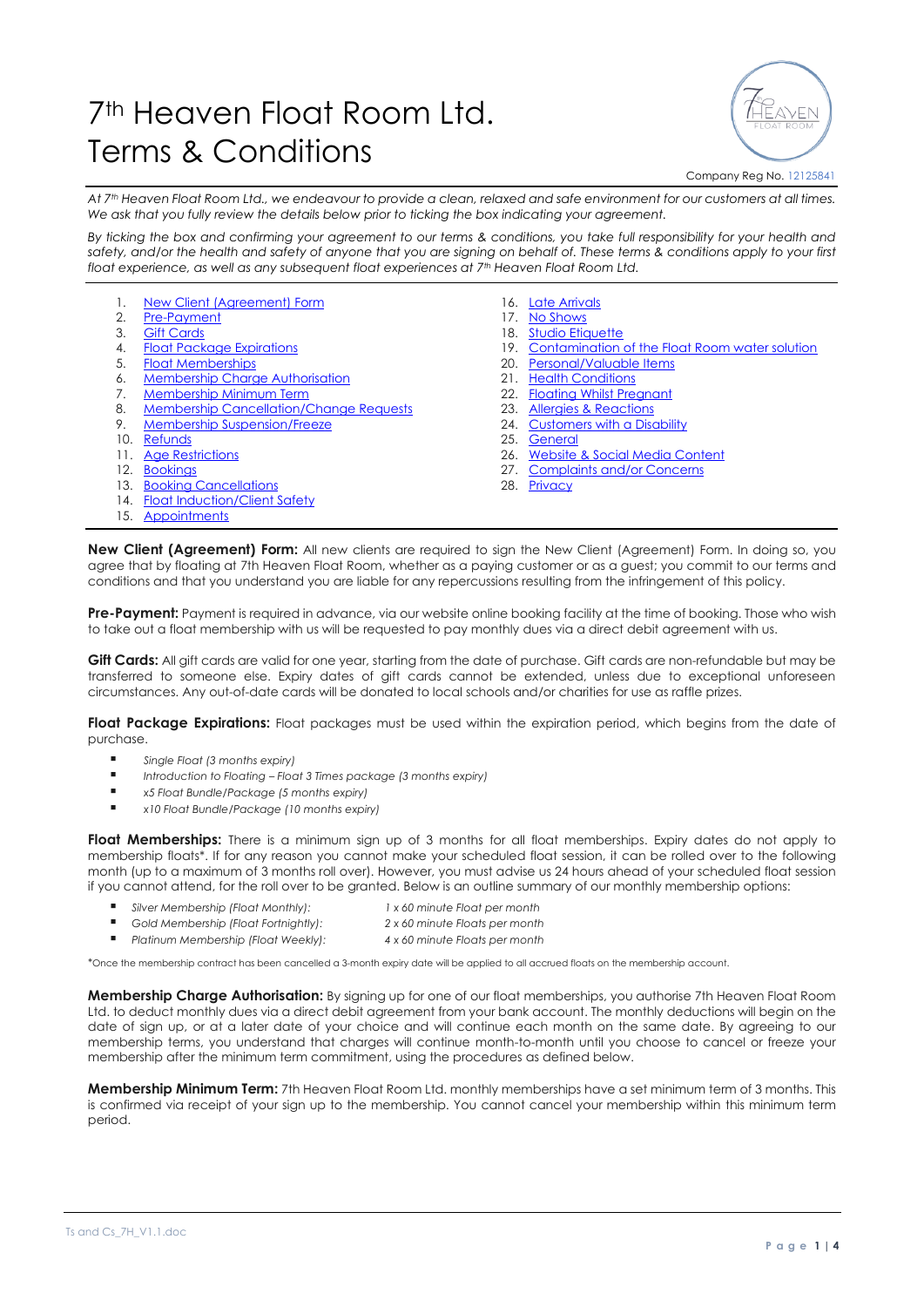**Membership Cancellation/Change Requests:** Memberships can be cancelled at any time after the minimum term of 3 months. To cancel your membership please provide us with one months' notice and submit your cancellation request to us in writing. Any membership change requests need to be submitted by the account holder. To cancel/change your float membership pleas[e contact us.](mailto:7thheavenfloatroom@gmail.com?subject=Request%20to%20cancel/change%20float%20membership)

<span id="page-1-0"></span>**Membership Suspension/Freeze:** You have the option to suspend/freeze your membership at any time after your minimum 3 month term has lapsed. There is a maximum cumulative suspension/freeze period of 3 months in any 12-month period. We require your membership to be active for another 3 months before you can suspend/freeze it again. To suspend/freeze your membership pleas[e contact us.](mailto:7thheavenfloatroom@gmail.com?subject=Request%20to%20suspend/freeze%20my%20Float%20Membership)

<span id="page-1-1"></span>**Refunds:** We will offer a partial or full refund within 28 days of purchase, with the exception of gift cards. After this period all purchases, packages and memberships are non-refundable.

<span id="page-1-2"></span>Age Restrictions: You must be over the age of 18 to book/attend a float session at 7<sup>th</sup> Heaven Float Room and we have the right to ask for your ID, if required. Special requests for minors to float with a parent/guardian will be dealt with on a case-bycase basis. If approved, anyone under the age of 18 will require a parent/guardian to sign all necessary disclaimers on their behalf and they will also need to be in attendance during their float session(s).

<span id="page-1-3"></span>**Bookings:** All bookings are made online via our website and confirmed via email. We cannot accept a booking that is queried without email evidence of the booking being made and confirmed with us.

<span id="page-1-4"></span>**Booking Cancellations:** If you wish to cancel or change a booking this must be done with a minimum of 24 hours' notice. This can be done via our website, or you can also contact us via telephone or email. Cancellations made more than 24 hours before the appointment time will result in a full refund being issued. Cancellations made less than 24 hours before the appointment time (inclusive of late/no-shows) will result in the full charge with no refund, except for extraordinary circumstances.

<span id="page-1-5"></span>**Float Induction/Client Safety:** All clients will receive a float induction and walkthrough of the Wellness Studio on their first visit to ensure their safety at all times. During the induction clients are advised of the importance to always float with their head towards the end of the Float Room nearest the door, as well as the importance to vacate the Float Room once the lights and/or music comes on at the end of their allotted session time. Clients can put themselves at risk of hair entanglement when the water filter automatically activates at the end of their session and must accept all liabilities, should they fail to adhere to these basic instructions.

<span id="page-1-6"></span>**Appointments:** We encourage all first-time customers to arrive 15 minutes before their scheduled float time. For returning customers that don't require a float induction; we recommend you arrive at least 5 minutes before your session. As we are a small independant business and only have the one Float Room, there may be times when unfortunately we might need to close the studio at very short notice for emergency maintenance works or repairs. Should this ever occur, we will contact all clients with scheduled appointments, asking them to reschedule their float.

<span id="page-1-7"></span>Late Arrivals: If you are more than 15 minutes late to your scheduled appointment, we reserve the right to refuse your entry and charge you 100% of the appointment.

<span id="page-1-8"></span>**No Shows:** If you fail to attend a scheduled appointment without notifying us beforehand, we reserve the right to refuse a refund or permit you to reschedule the session without incurring cancellation fees.

<span id="page-1-9"></span>**Studio Etiquette:** Our Wellness Studio is located in a residential area, and therefore we ask that our clients remain mindful at all times when arriving/departing, to ensure not to disturb our neighbours. We require all customers to kindly remove their shoes in our reception area, before entering the float suite/wet room. Spa slippers are provider if required, or customers may wish to bring their own pool shoes. Clients must shower both before and after their float session, ensuring that all traces of cologne/perfume, make-up, creams/lotions are fully removed before entering the Float Room.

<span id="page-1-10"></span>**Contamination of the Float Room water solution:** Hair dye and fake tan has been shown to cause many incidents of Float Room solution discolouration. The leeching of the dye and/or fake tan can permanently stain the interior of the float room, as well as our towels and it can also be close to impossible to remove from the water solution without a full replacement of both the salt and water. If you dye your hair please ensure the dye is fully set; which is usually after around 10 days, before you float with us. If you have recently applied fake tan please wait at least a week before floating. Any violation to our terms and conditions resulting in contamination of the float room solution (including, but not limited to hair dyes, fake tan, oils, makeup and/or any bodily fluids/excrement) will result in a cleaning, loss of business and salt replacement fee, of up to £1,500.

<span id="page-1-11"></span>**Personal/Valuable Items:** Any personal/valuable items which clients decide to bring with them to their float experience are at their own risk in the event of any damage/loss. We encourage clients to leave such items at home.

<span id="page-1-12"></span>**Health Conditions:** We are not medically trained, and therefore you're encouraged to check with your doctor should you be unsure of your ability to partake in floatation therapy. Should you have any health conditions; in particular mental health conditions which might impact your ability to float safely or comfortably (for example; severe depression, PTSD or suicidal thoughts) then you must seek approval from a medical practitioner before floating with us. If you have any physical health conditions which could impact your ability to float safely and/or comfortably (for example; if you are diabetic with insulin dependency, have chronic heart or kidney disease, asthmatic, very low blood pressure, skin conditions/allergies [in particular to salt or magnesium]), then you must seek approval from a medical practitioner before floating with us. Floating may lower blood pressure and therefore anyone with a history of high (>=180/120) or low (<=90/50) blood pressure will need medical